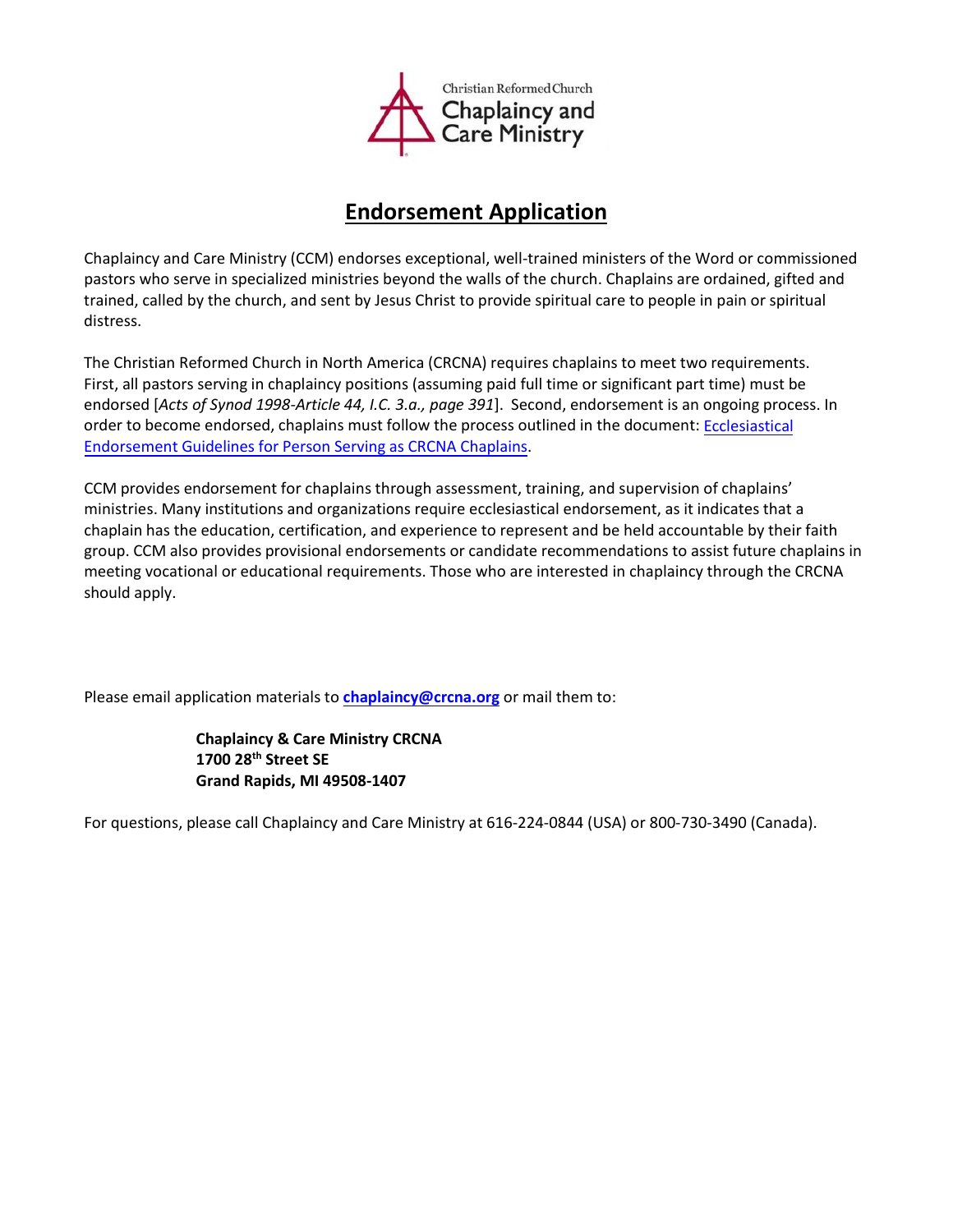

## **Application for Endorsement**

| <b>NAME:</b>                                                    |                    | DATE:                               |      |  |  |  |
|-----------------------------------------------------------------|--------------------|-------------------------------------|------|--|--|--|
| (Last, First, Middle Initial)                                   |                    |                                     |      |  |  |  |
| <b>ADDRESS:</b>                                                 |                    |                                     |      |  |  |  |
| CITY:                                                           | ST/PROV:           | <b>COUNTRY:</b>                     | ZIP: |  |  |  |
| <b>PHONE:</b>                                                   |                    |                                     |      |  |  |  |
| (OFFICE)                                                        | (HOME)             |                                     |      |  |  |  |
| (CELL)                                                          |                    |                                     |      |  |  |  |
| <b>EMAIL:</b>                                                   |                    |                                     |      |  |  |  |
| M<br><b>GENDER:</b>                                             | F                  |                                     |      |  |  |  |
| <b>MARITAL STATUS:</b>                                          |                    | <b>NAME OF SPOUSE:</b>              |      |  |  |  |
| CRC church of membership name and location:                     |                    |                                     |      |  |  |  |
| Present and previous ministry positions and years of service:   |                    |                                     |      |  |  |  |
|                                                                 |                    |                                     |      |  |  |  |
|                                                                 |                    |                                     |      |  |  |  |
|                                                                 |                    |                                     |      |  |  |  |
| <b>College or University:</b>                                   |                    | Degree & year:                      |      |  |  |  |
| Seminary:                                                       |                    | Degree & year:                      |      |  |  |  |
| <b>Graduate work:</b>                                           |                    | Degree & year:                      |      |  |  |  |
| <b>Ordination Date:</b>                                         | or                 | <b>Anticipated Ordination Date:</b> |      |  |  |  |
| <b>Current or Anticipated Calling Church:</b>                   |                    |                                     |      |  |  |  |
| Number of Units of Clinical Pastoral Education (CPE) completed: | Date of last unit: |                                     |      |  |  |  |
| <b>CPE</b> location(s):                                         |                    |                                     |      |  |  |  |
| If a military veteran, served from:                             |                    | to                                  |      |  |  |  |
| Rank:                                                           | <b>Branch:</b>     |                                     |      |  |  |  |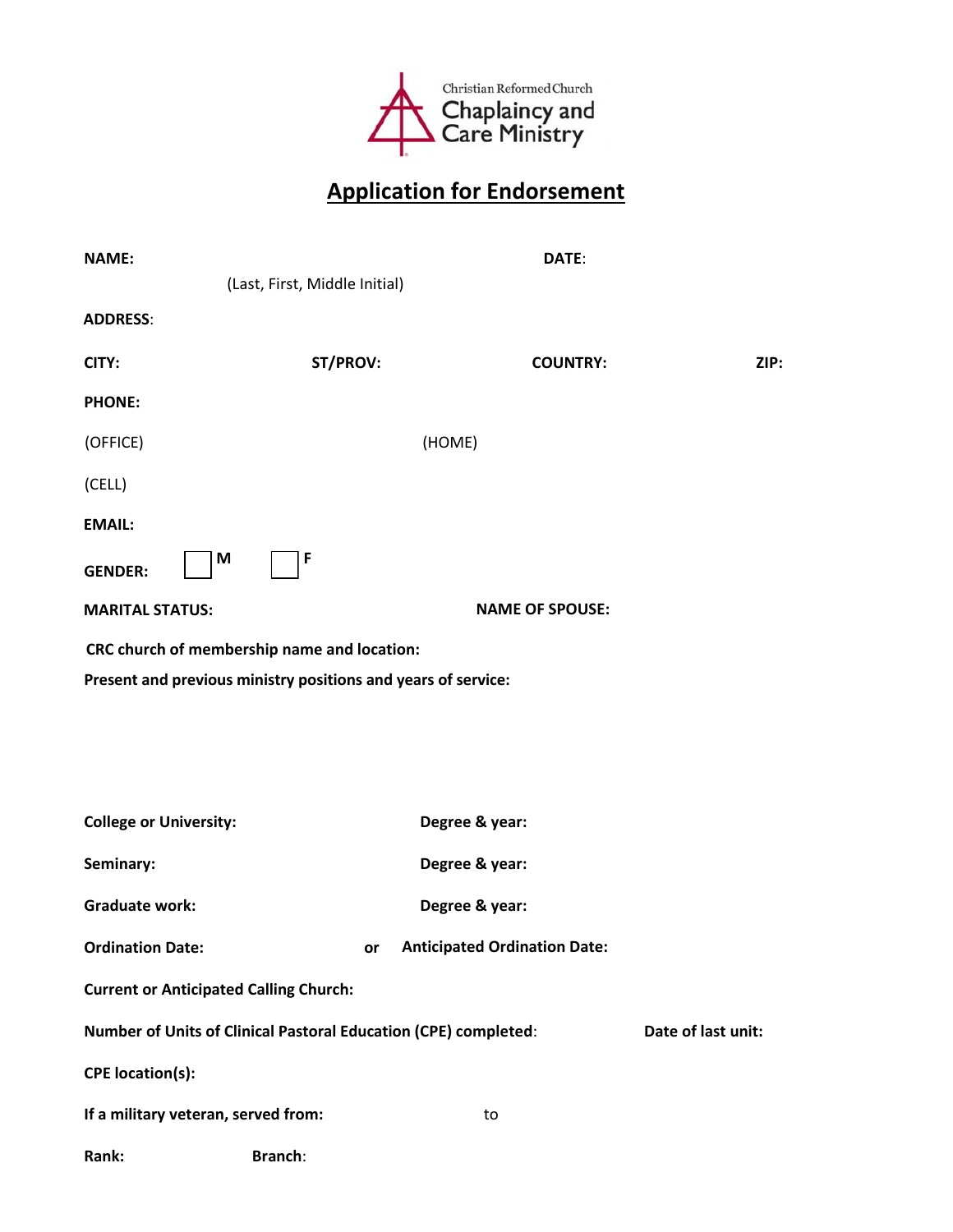

## **I AM APPLYING FOR CHAPLAINCY ENDORSEMENT WITH PARTICULAR INTEREST IN:**

| <b>Corrections</b>                            | Hospice               | $\Box$ Pastoral Counselor   |  |  |
|-----------------------------------------------|-----------------------|-----------------------------|--|--|
| $\Box$ Agency/Community                       | $\Box$ Hospital       | $\Box$ Veterans Affairs     |  |  |
| <b>Behavioral Health</b>                      | $\Box$ Long term care | $\Box$ Workplace/Industrial |  |  |
| $\Box$ Certified Educator for CPE             | $\Box$ Mental health  | Community                   |  |  |
| $\Box$ Military (please specify)              | $\square$ Parish      | <b>Other</b>                |  |  |
| <b>Military Active Duty</b>                   |                       | <b>Branch</b>               |  |  |
| <b>Reserve/National Guard</b><br>$\Box$       |                       | <b>Branch</b>               |  |  |
| <b>Military Chaplain Candidate program</b>    |                       | <b>Branch</b>               |  |  |
| (If in the military or entering the military) |                       |                             |  |  |
| Last 4 digits Social Security#:               |                       | Date of Birth:              |  |  |
|                                               |                       |                             |  |  |

**Please list courses you have taken in psychology, social work, education, and related fields:** 

**Please share your continuing education (CPE, seminars, conferences, retreats, workshops) in areas related to chaplaincy:**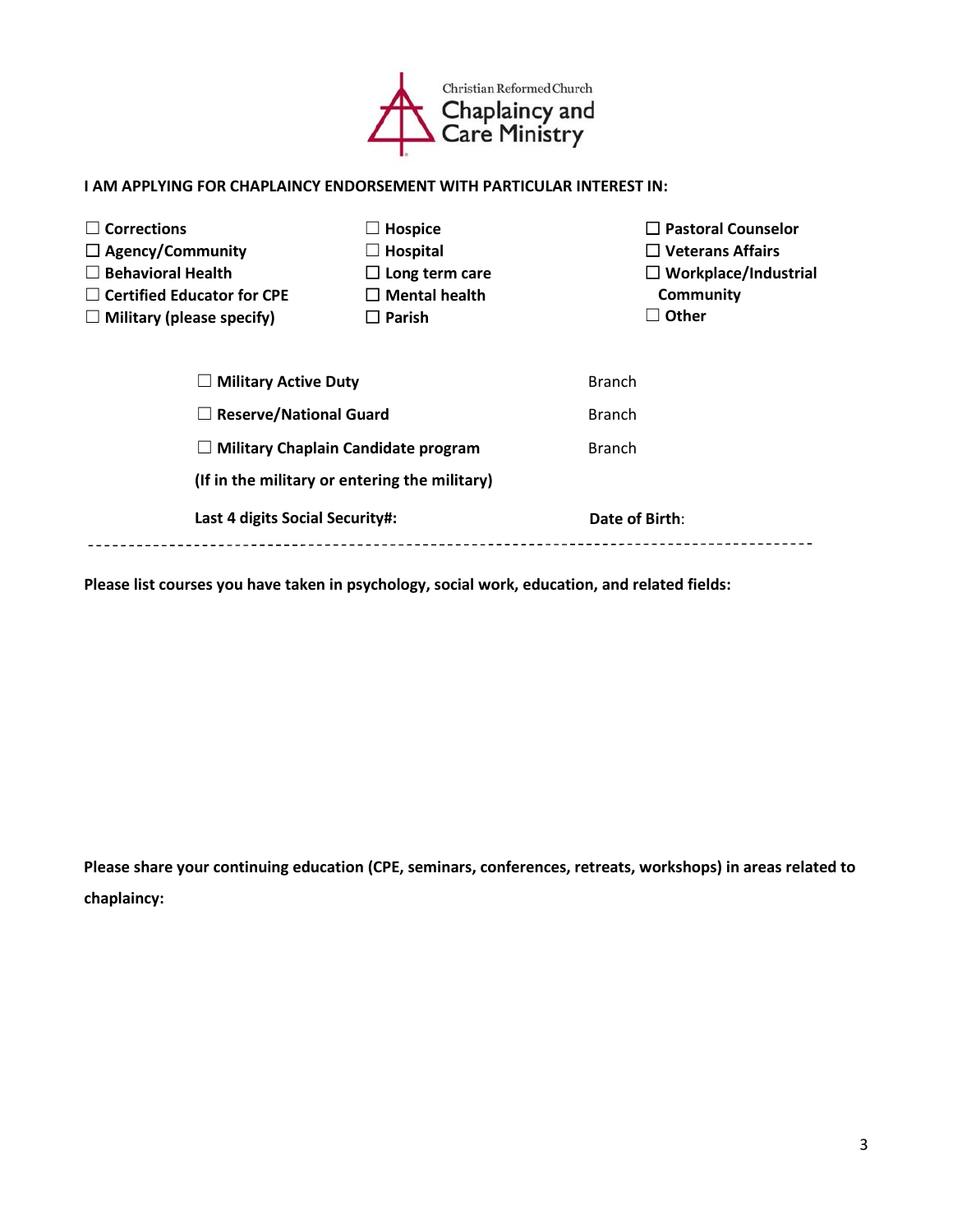

**1. Describe how your spiritual journey has led you to chaplaincy. Why do you seek endorsement through the CRCNA? (300-500 words)**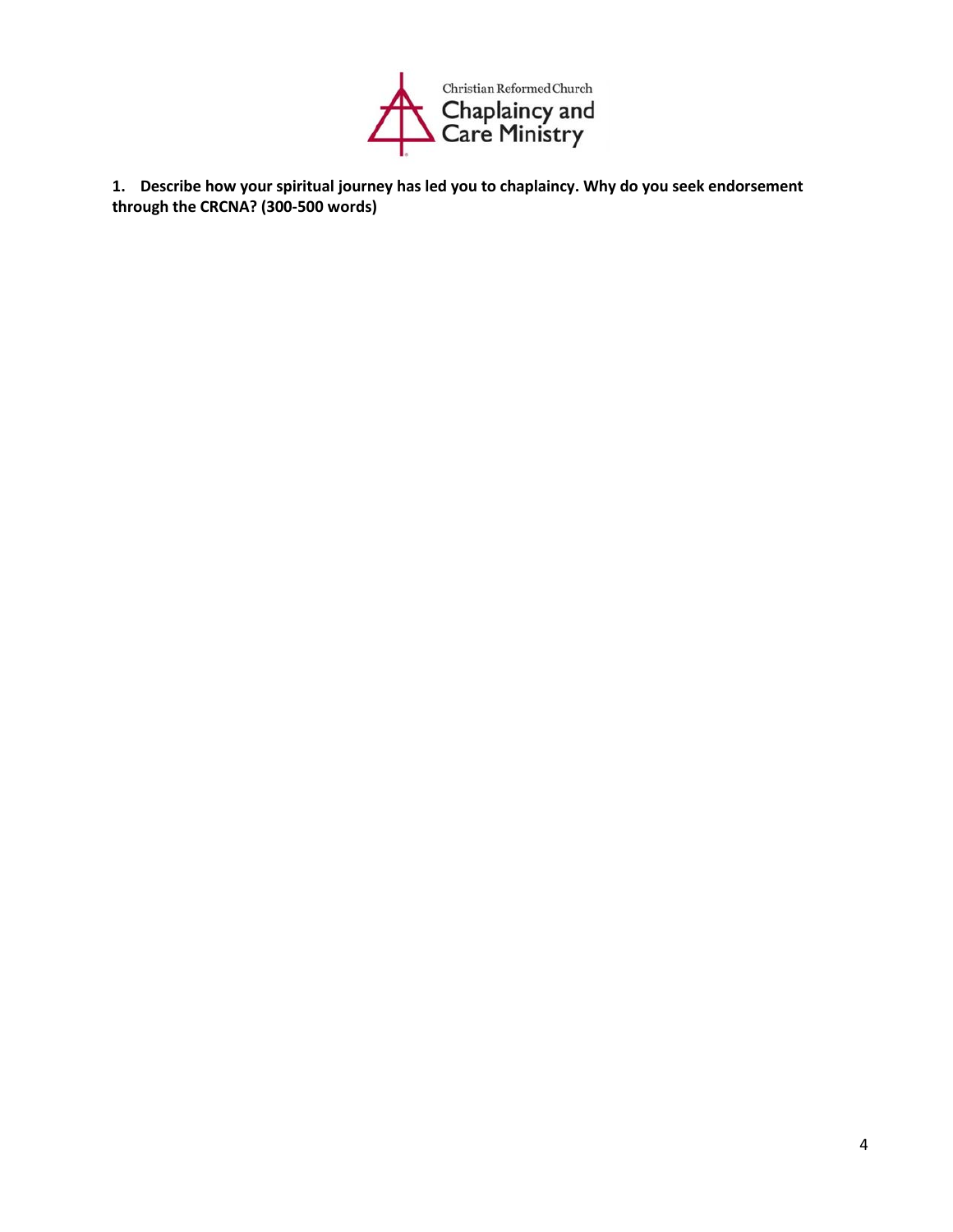

**2. Describe your understanding of chaplaincy ministry. What about it inspires you? What do you find difficult?**

**3. Describe a time when you provided spiritual care to a person. How do you believe you were able to help? What did you learn from this experience?**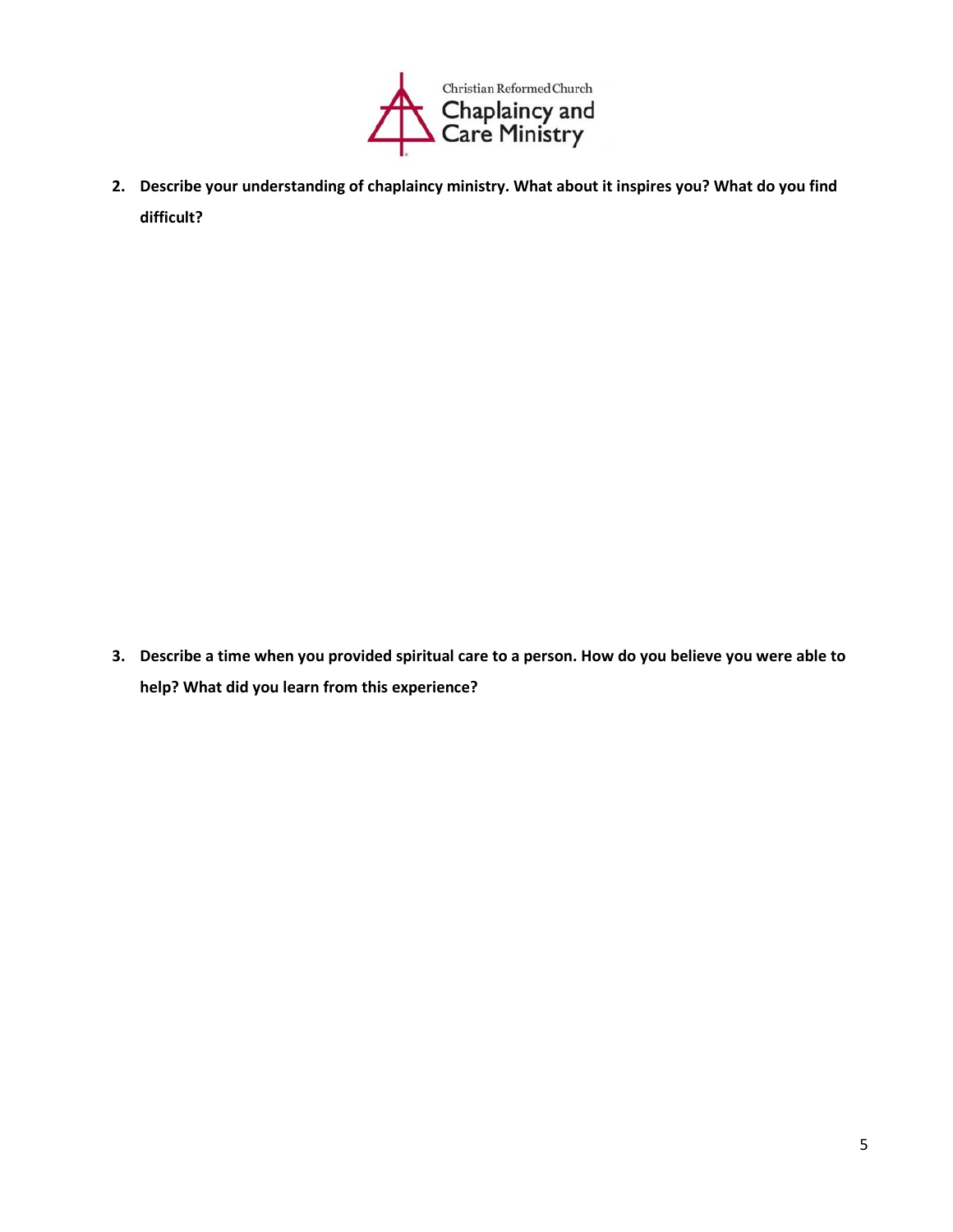

## **Background Disclosure**

With concern for the ethical performance of CRC ministry and transparency about issues sensitive to functioning in the public role as chaplain, you are asked to respond to the following statements. There is opportunity for explanation if you so desire.

1. Have you ever been the subject of official discipline by a consistory or classis of the Christian Reformed Church where you pastored?

| No $\square$<br>Yes $\square$<br>Suspended<br><b>L.</b> |  |
|---------------------------------------------------------|--|
|---------------------------------------------------------|--|

- 2. Deposed Yes □ No □
- 2. Do you have any official disciplinary action pending at the present time? Yes  $\Box$  No  $\Box$
- 3. Have you ever been the subject of official disciplinary proceedings by another denomination that resulted in disciplinary action? Yes □ No □
- 4. Are there any pending official disciplinary proceedings by another denomination regarding you at the present time? Yes □ No □
- 6. Has your relationship with a congregation ever been terminated by way of Article 17 of the Church Order of the Christian Reformed Church (release initiated by self, council, or jointly)? Yes □ No □
- 7. Has your employment ever changed because you attempted or actually engaged in:
	- a. sexual discrimination, harassment, exploitation, or misconduct  $Yes \Box No \Box$ b. physical abuse  $Y$ es  $\neg$  No  $\neg$ c. child abuse  $Y$ es  $\neg$  No  $\neg$ d. financial misconduct Yes ■ No
- 8. Has your employment ever changed in order to avoid facing or to avoid facing or to avoid being terminated because of charges of actual or attempted:

| a. | sexual discrimination, harassment, |                      |
|----|------------------------------------|----------------------|
|    | exploitation, or misconduct        | Yes $\Box$ No $\Box$ |
| b. | physical abuse                     | Yes $\Box$ No $\Box$ |
| c. | child abuse                        | Yes $\Box$ No $\Box$ |
| d. | financial misconduct               | Yes $\Box$ No $\Box$ |
|    |                                    |                      |